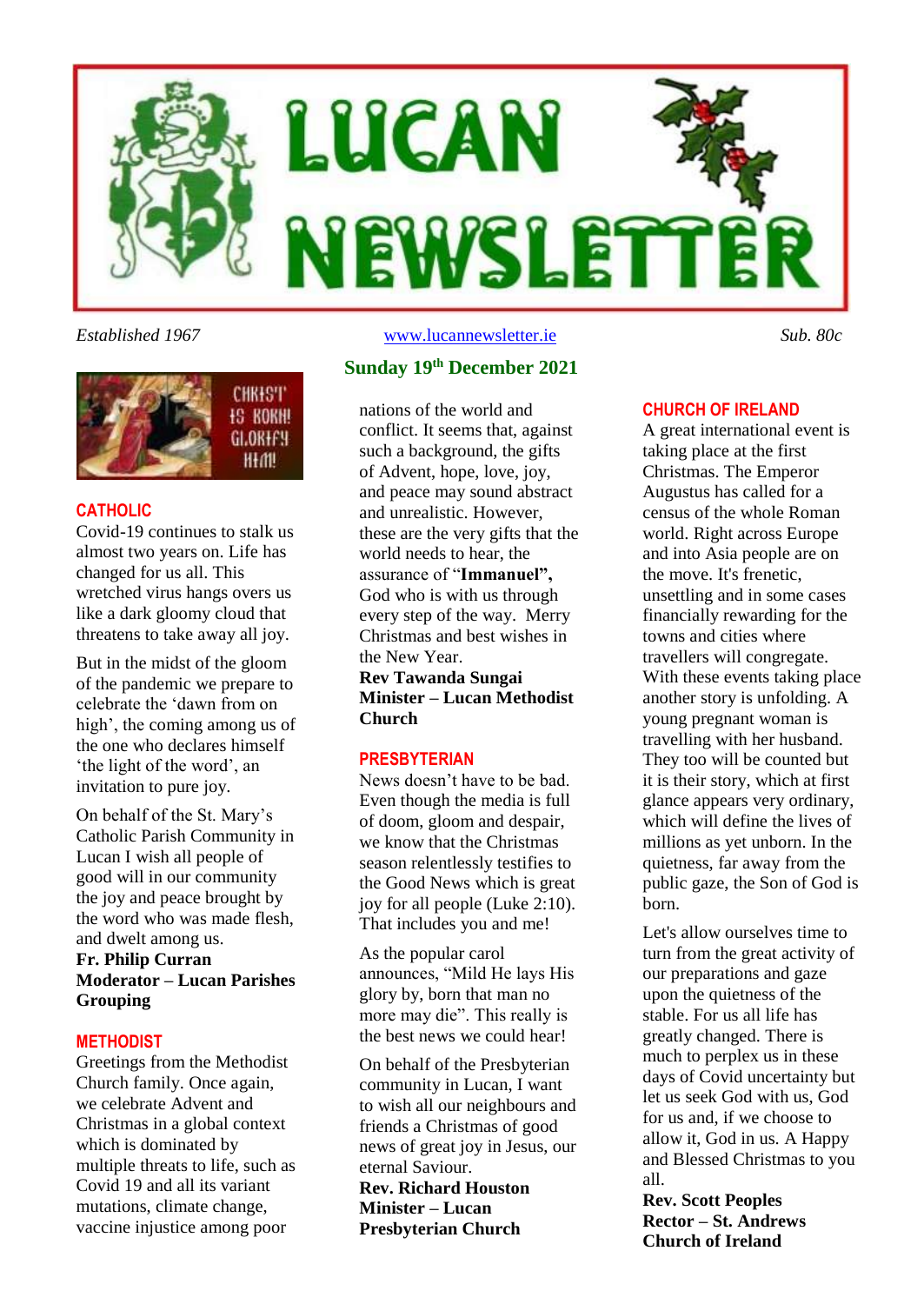# **Lucan Citizens Information Centre**

[www.citizensinformation.ie](http://www.citizensinformation.ie/)

**NB** please note our phone numbers have moved to a new **0818 prefix**.



The old 0761 numbers will remain operational in tandem with 0818 until 31 December 2021. However, from 1 January 2022, only the 0818 numbers will connect you to the relevant service.

**COVID-19** has changed the service we offer to the public. Our drop-in service is not currently available, but we are taking phone calls, answering emails, and providing a call back service.

**Call us on 0818 07 5090**, leave a message with your name and number and an Information Officer will return your call within 2 working days, or you can email your query to us at [dscis@citinfo.ie](mailto:dscis@citinfo.ie) and someone will reply.

## **Christmas Holiday Arrangements:**

Lucan CIC will be closed for Christmas from 12.30 pm on Thursday 23/12/21 until Bank Holiday Monday 3/1/22. The office will reopen on Tuesday 4/1/22.



Citizens Information Phone Service (CIPS) 0818 07 4000

CIPS opening hours are as follows for the Christmas period:

Monday 20/12/21 to Thursday 23/12/21 open from 9 am to 8 pm

Friday 24/12/21 open from 9 am to 5 pm

#### **Closed from 27/12 21 to 29/12/21**

Thursday 30/12/21 and Friday 31/12/21 open from 9 am to 5 pm.

Closed on Bank Holiday Monday 3/1/22

Normal opening hours will resume on Tuesday 4/1/22 from 9 am to 8 pm.

## **Happy 11th Birthday** to **Conor**  and

## **Happy 8th Birthday** to **Eoghan**

Lots of love from Nanny and Granddad Cummins



Members of Lucan Red Cross for their surprise gift of goodies.



May you all have a safe and Happy Christmas!

*Ann O'Neill*



Another year with no Festival!

Even though the pandemic is still with us we have agreed to hold our Festival in early September next year. Here's hoping nothing stops us.

### *We wish all Lucanians a very happy and peaceful Christmas and New Year.*

**Just a short aside on another matter, I am not the Joe Byrne of the Planning Council.**

Again we look forward to next September.

*Joe Byrne Chairman Lucan Festival*

## **Lucan Goal Mile Christmas Day 10am – 12 noon Lucan Harrier Athletic Club**

*Adamstown / Newcastle Road.*



Open to everyone, Young & Old! Please support those who may not get to celebrate Christmas this year.

**Info: [www.goal.ie](http://www.goal.ie/) or 087-2132244**

**Timed Miles every 20 minutes.** *Covid-19 protocol observed.*

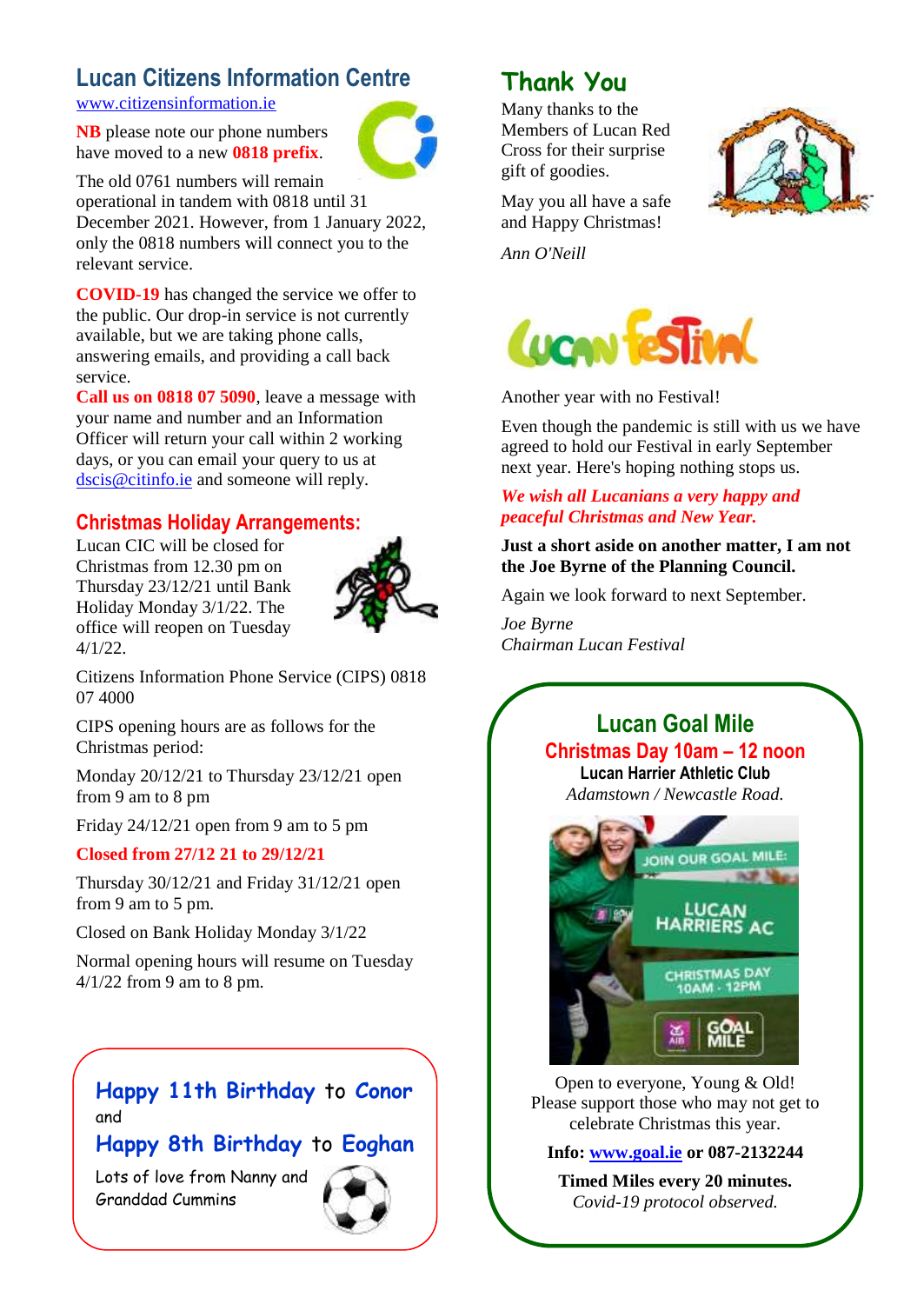# **Greetings from all at Lucan Newsletter**

We wish all our readers at home and abroad a very happy Christmas, and a peaceful and very healthy 2022.



We thank all our readers, and those who contributed to the weekly edition, even though at times, there was little to report on. It's reassuring to know that all the local groups are still out there, itching to get back to whatever normal is!

Thank you to our **Sales Outlets** and **Advertisers** – we ask all to do your best to support local businesses!

Big thank you to our very reliable **Collation Team** who also distribute the publication each week. Sadly, we lost Don MacDonald in recent times. Thanks also to **Christy** and **Terry Gannon** who make sure we have our paper in time every week. Happy Christmas, Lads!

Thanks also to all who sent us Christmas Greetings, and passed on many nice compliments about our publication. Hope Santa brings you everything on your lists!

We look forward to hearing regularly from all our local clubs and organisations, in 2022, which hopefully will be a better year for all.

### **The first issue of Lucan Newsletter for 2022 will be for Sunday 9th January.**

All items for inclusion should be at the usual addresses not later than 10pm, Wednesday 5<sup>th</sup> January 2021.

#### *Lucan Newsletter Team*

all in Melbourne.

.

to



Santa should visit them in the early stages of his round. Have a great day!

# **A Christmas gift from Wells for Zoe**

As a thank to the people of Lucan who have supported us in any way since 2005, with a special mention to the staff of Lucan Newsletter and the Tidy Towns Group for lifting our spirits, we will plant 2000 indigenous trees (out of over 6 million) in our reforestation project.



(Nurseries are ready, holes are being dug and planting will begin after Christmas for the rainy season. Pictures and drone imaging will be on the website or maybe even on the newsletter as we go along)

*John and Mary*



**Looks like Santa** will be wearing his mask again this year! We hear he has a busy few days before

Lucan area. Hope he is good to all of you!

**Winter Solstice** this Tuesday 21<sup>st</sup> when we have the shortest day of the year. The good news is that the days will be getting longer again after this!

Christmas Eve, as he is dropping in to many of the schools in the



**Birdie enjoyed a trip to the Wild Lights** at Dublin Zoo on Monday last. There were wonderful creations from outer space, and countries all around the world, but the greatest show of all was the Moon on that particular night! You can't beat nature!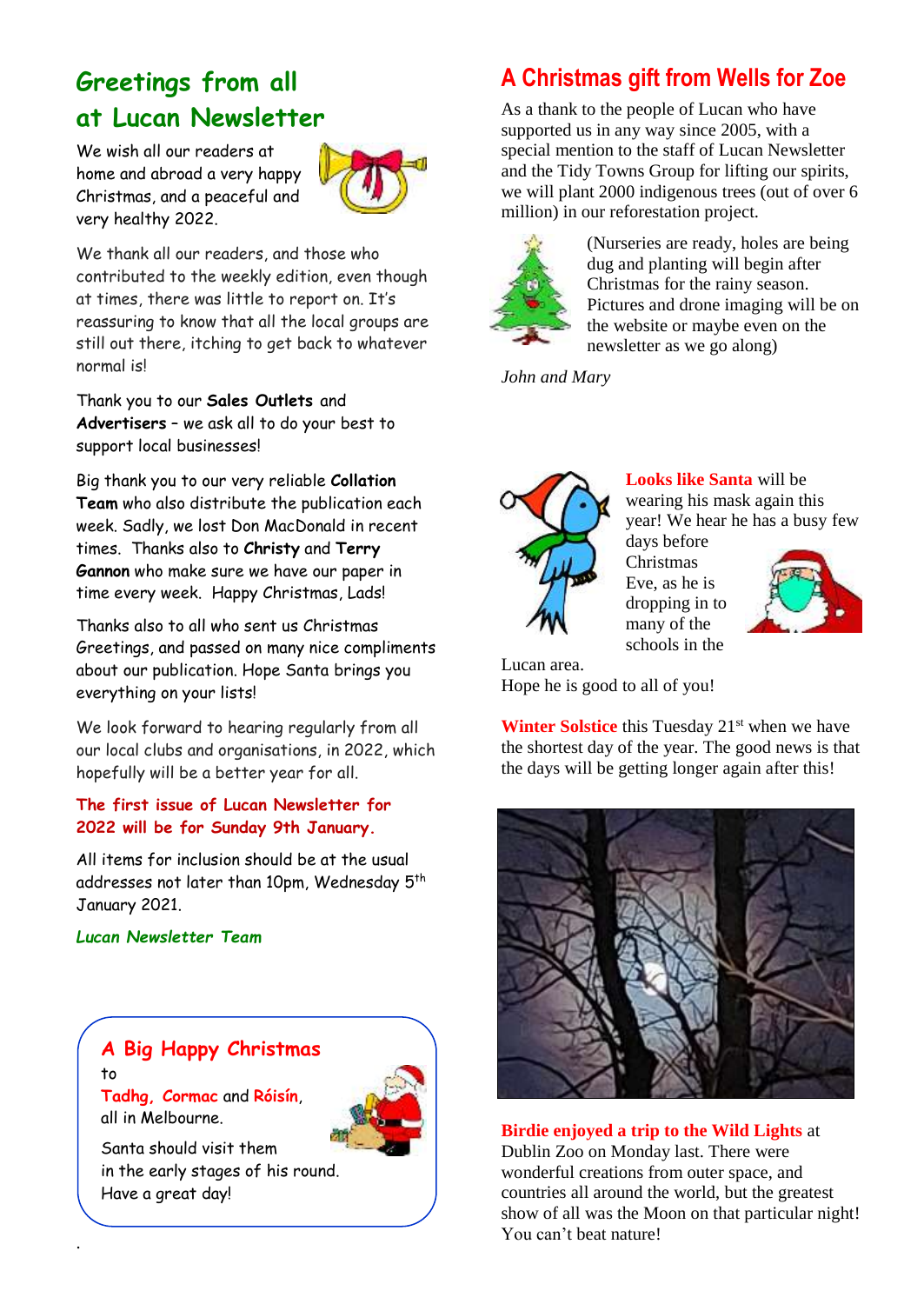# **Parish Notes**

## **St Mary's, Lucan**

[www.lucanparish.com](http://www.lucanparish.com/)



# **Christmas 2021**

Given the current public health guidelines, the following restrictions will govern our Christmas celebrations at St Mary's

A maximum of **450** people will be admitted to all Masses – the doors of the church will be closed when this number has been reached. **Entry will be on a first-come basis.** 

#### **Christmas Mass Times: Christmas Eve:**

**6pm** (Vigil Mass especially for families with children)**, 8pm (Vigil Mass) and 10pm**

### **Christmas Day: 9am, 10.30am and 12 noon**

There will be **NO** evening Mass on Christmas Day

## We propose to distribute **Holy Communion directly after the 12 noon Mass on Christmas**

**Day** for those who are nervous about attending Mass because of the covid crisis or for those who may have been unsuccessful in attending because max attendance had been reached.

Children who are in 3rd Class and above are requested to wear face masks while attending, as are all others.

#### **St Stephen's Day: Sunday 26th December: 9am, 10.30am and 12 noon. NO** evening Mass

Please note that Sunday Obligation remains suspended in these Covid times.

To assist with the regulation of numbers Stewards will be required at the start of all Masses. **If you would be willing to help, please contact Deirdre in the Parish Office 01- 6217041 or by email at [secretary@lucanparish.com](mailto:secretary@lucanparish.com)**

#### **Confessions for Christmas:**

We will not hold a Reconciliation Service this year. Confessions will be offered after all 10am weekday Masses until 24<sup>th</sup> December and also after the 6.30pm Saturday Evening Mass.

**Daily Masses from Monday 26th to Saturday 8th will be 11am** 

**Full Christmas Arrangements** are available in the Church Porches together with envelopes for Christmas Dues.

#### **Sunday Mass Times**

Saturday Vigil: 6.30pm Sunday: 9am, 10.30am, 12 noon and 7pm.

**Weekday Masses:** Monday to Saturday 10am

**Important:** We need to remember that Covid is still very much with us. We must continue to **wear face coverings in the church and use the hand sanitizer on the way in.**

For all Masses, please **enter the Church via the Main Door** and **exit via the other 2 doors**.

**Masses will continue to be live-streamed on [www.lucanparish.com](http://www.lucanparish.com/)**

#### **St. Mary's Readers' Roster January 2022:**

The roster for readers at the Saturday vigil and Sunday masses for the month of January 2022 has been sent to all readers by email. If any reader has not received it a copy is available for inspection in the sacristy.

**Visits to the housebound:** If you are housebound you can call Deirdre at the parish office (01 621 7041) and we will be happy to call on a monthly basis.



**Deepest Sympathy** to the family and friends of *Dermot Donnellan*, Old Lucan Road. *May he rest in peace.* 

# **St. Andrew's Church of Ireland**

#### **Calendar of Christmas Services: Sunday 19th December:**

**5pm:** Carol Service at St Andrew's, Lucan **7pm:** Carol Service at St Mary's, Leixlip **NO** morning services in either Church

#### **Friday 24th December:**

**6pm:** Zoom Family Service **11.30pm:** Midnight Service in St Andrew's National School

#### **Saturday 25th December:**

**9am:** Service in the Parish Centre **10am:** Service in St Andrew's **11.30am:** Service in St Mary's

### **Sunday 26th December:**

**10am**: Service in St Andrew's **11.30am:** Service in St Mary's

**Services** are available on our parish Facebook pages: **[St. Andrew's Church, Lucan](https://www.facebook.com/standrewslucan/) or [St Mary's Church, Leixlip](https://www.facebook.com/stmarysleixlip/)**



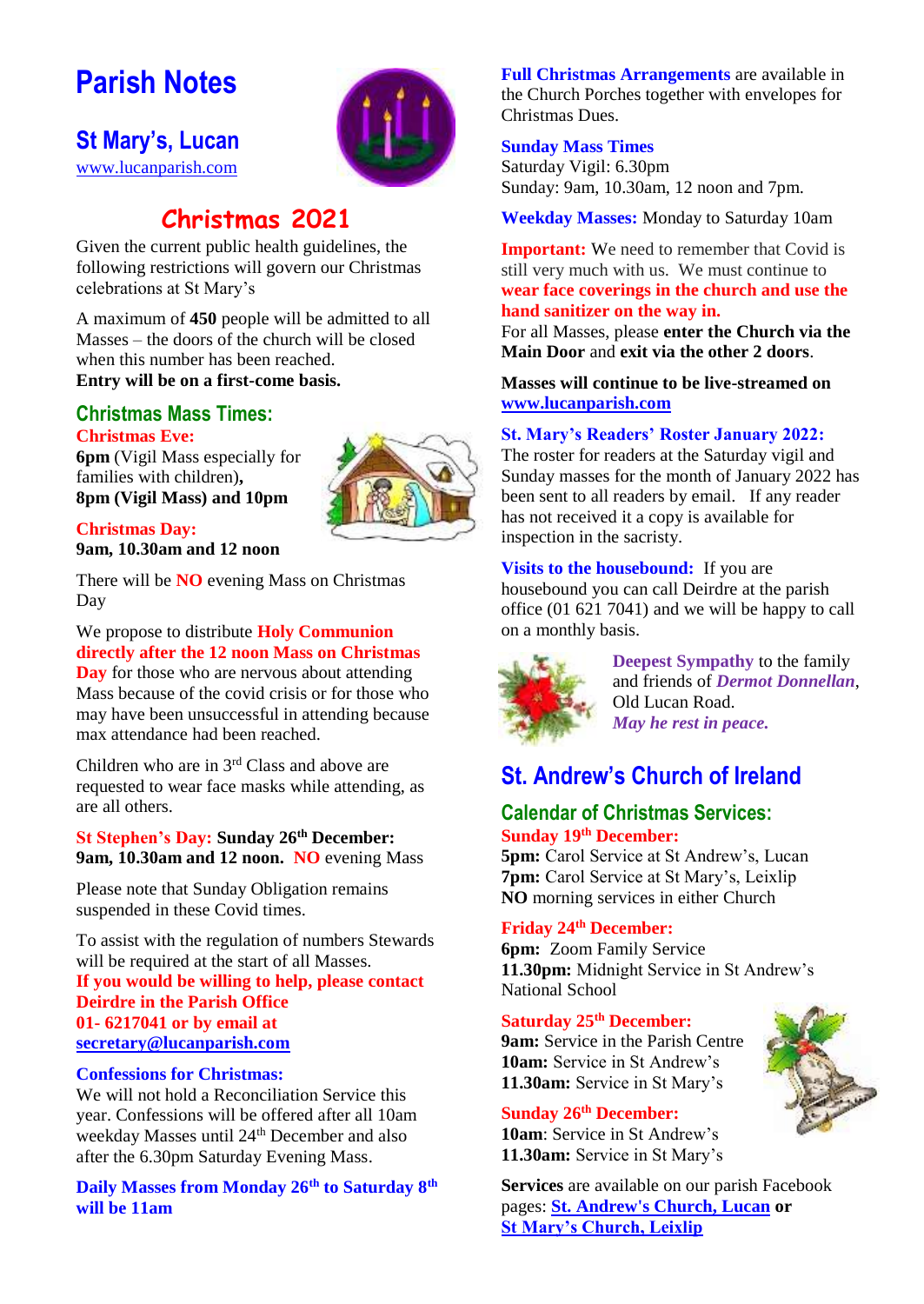# **St. Patrick's Esker/ Dodsboro/Adamstown**

[www.stpatrickslucan.ie](http://www.stpatrickslucan.ie/)



**Sunday Masses:** Vigil Saturday 7pm, Sunday: 9am, 10.30am and 12 noon. **The 10.30am Family Mass** is aimed at younger parishioners and their families; it is an accessible liturgy for children and enables them to participate more fully in the Sunday Mass.

**Weekday Masses:** Monday to Friday at 10am.

**All Masses continue to be livestreamed at stpatrickslucan.ie**

We must continue to **wear face coverings in the church and use the hand sanitizer on the way in.**

## **Christmas Arrangements**

Given the current public health guidelines Christmas Masses will be by **ticket only** as it will be unsafe for our usual large congregations to assemble. Participation will be at half the normal capacity. We wish to remind our Parishioners that the obligation to attend Mass on Sundays and Holy Days remains suspended during these Covid times.

#### **You can book tickets online [\(www.stpatrickslucan.ie\)](http://www.stpatrickslucan.ie/) or call the Parish Office (01) 6281018**

Christmas Masses will also be available on our webcam, and we strongly encourage families to join us from their living rooms to celebrate the birth of Jesus.

#### **Christmas Masses:**

#### **Christmas Eve:**

**5pm:** Away in a Manger – A Nativity Service. Families with young children are invited to join us for a Parish Crib Service. Our Service will tell the story of Jesus' birth and sing Christmas Carols, this is not a full Mass with Holy Communion and may be more suitable for some families. It is a reflection on and celebration of the story of the First Christmas. **6.30pm:** Children's Mass **9pm:** Vigil Mass

#### **Christmas Day:**

Masses: 9am, 10.30am and 12 noon. There will be **NO** Evening Mass on Christmas Day.

**The Parish Team wish all our Parishioners every blessing and happiness for Christmas and the New Year.** 

# **Divine Mercy, Lucan South**

[www.lucansouthparish.net](http://www.lucansouthparish.net/)

#### **Sunday Mass Times:**

Saturday Vigil 6:30pm, Sunday 10:15am and 12:15pm

**Weekday Masses:** Monday to Friday 9:15am. Saturday 10am

**Important:** We need to be diligent in continuing with the **wearing of face coverings and hand sanitising upon entering the church. All Masses will be livestreamed on [www.lucansouthparish.net](http://www.lucansouthparish.net/)**





**Tuesday 21st December**

Starting with Reflection at **7.30pm**

# **Christmas Arrangements**

**Christmas Eve: 5pm:** Family Mass (Broadcasted online) **9pm:** Mass **12am:** Midnight Mass

**Christmas Day: 10.15am** and **12.15pm**



**Don't forget to visit our beautiful crib and say a little prayer there. It is situated in the courtyard of the Church.**

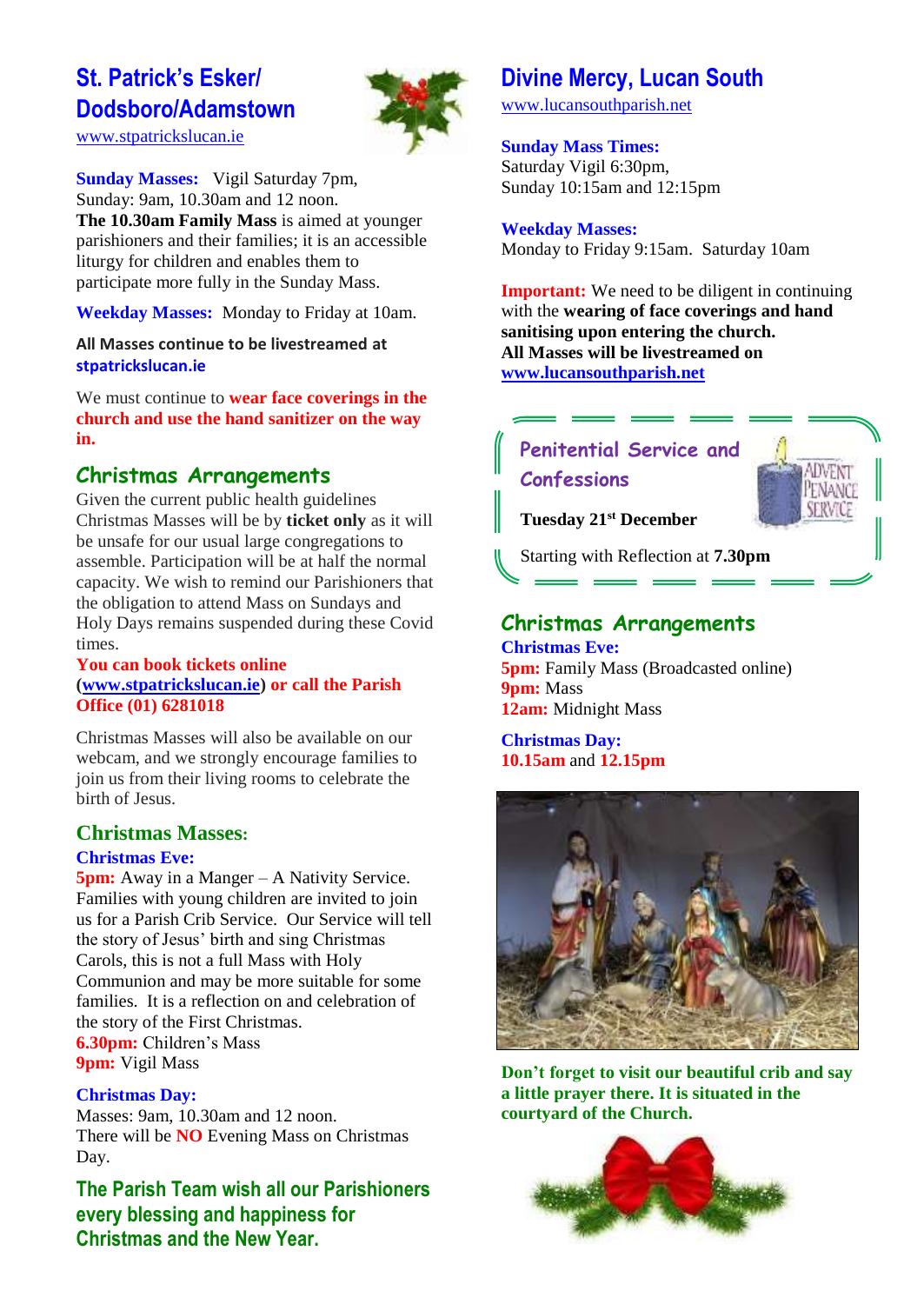# *Acknowledgements*

#### **BRADY (PETER)**

The family of the late Peter Brady would like to thank our extended family, friends and neighbours,



Peter's friends and colleagues in Fine Gael and everyone in the Lucan community who gave us so much support during Peter's short illness and passing. There was an outpouring of love for Peter in the community over the last few weeks and we loved hearing your stories of how much Peter helped you. We thank you for all the phone calls and messages.

We would like to particularly acknowledge An Garda Síochána for their invaluable assistance and friendship, the wider Lucan community and local business for the mark of respect shown to Peter as his Funeral cortege proceeded from his home in Dodsboro through Hillcrest and Lucan Village on to Esker Cemetery.

Thank you to Dr. Stuart Kenny, Dodsboro Medical Centre, the Public Health Nurses in Lucan Health Centre Sarsfield Park, the Doctors and Nurses of Mary Mercers Ward, St. James Hospital and Our Lady's Hospice Harold's Cross for the loving care Peter received.

Thank you to Fr. John and the Bereavement Team in St. Patrick's Church, Esker, for the beautiful Funeral Mass.

Thank you to Gerry, Danny, Damien and the staff of Kenny's for supporting us and for the lovely refreshments and food after the Funeral service.

#### **Peter's Months Mind will be on Sunday 19th December at 12 noon Mass in St. Patrick's Church, Esker.**

*A Mass will be offered for your intentions. Thank you from Patty, Caroline, Peter, Declan, Denise and Garret*

#### **FARMER (MADGE)**

A heartfelt thank you to all our relatives, neighbours and friends and everyone who knew our Mam for all the love and



kindness that has been shown to our family. Mam lived in Lucan for over 60 years and loved Lucan Village and all the people she met over the years.

To Lucan Village Pharmacy, Fiona, Nessa and staff, The Medical Centre, Dr. Lombard, Dr. Denise Collins and all the staff. It meant a lot, the care and kindness that was always given to our Mam will never be forgotten.

Madge loved to drop into Lynch's which is now Centra and have a chat with Tommy and the staff. In Kenny's she was always given a warm welcome by John and Gerry and the best lamb chops were always served up to her in Collins Butchers by Niall, Margaret and staff.

Our Mam was given an amazing send off by the people of Lucan and Kenny's provided a beautiful amount of refreshments and food after Mam's Funeral Service. Cunningham's, Home Instead Agency and Lucan Lodge – there are no words to thank you.

*God Bless you all. Helen, Linda, Mick and David Farmer*.

# *Birthday Remembrance*

## **MORRIS (JENNIE) - Mother 99th Birthday – 13th December Fourth away from home**

You filled our days with rainbow lights Fairy tales and sweet dream nights Kisses to wipe away our tears Lots of hugs to comfort our fears Beautiful memories treasured forever Of all the happy birthdays we shared together. *Happy 99th Birthday Mother, love always your daughter Jane, son-in-law Dessie, sons Billy, Harry, Joseph and Jerry*

## **MORRIS (JENNIE) - Nanny**

Your special day still fills a space In the hearts of those who adore you The love, kindness and time shown To each grandchild Helps our fond memories to remain true. *Happy Heavenly Birthday Nanny, love always your grandchildren Karen, Lisa, Kevin, Breda, Andy and Rachel x*

#### **Granny Bus**

Happy Birthday Granny Bus in the sky We know you're there to keep an eye To watch us as we make our way In this world as we grow, day by day We often think of you and smile And we stop sometimes to chat for a while To recall the stories that you told You were kind, warm and wise but never old. *Happy 99th Birthday Granny Bus from your great grandchildren, Laurajane, Nikki, Daniel, Kelsie and Craig xxxxx*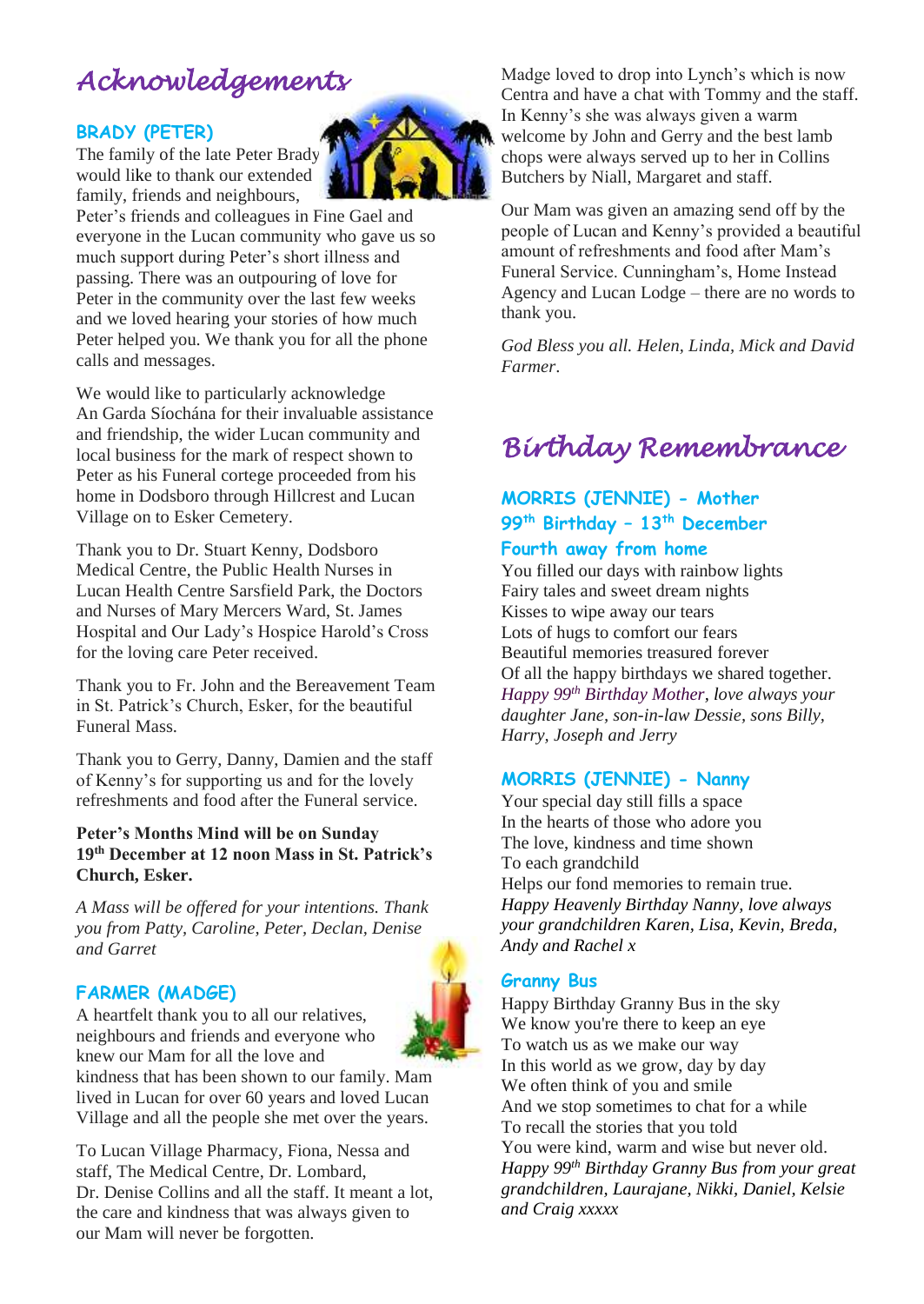# *Anniversaries*

### **GREENE (TERESA – TEASIE) 14th Anniversary – 19th December**

In Loving Memory of Teresa (Teasie) Also **Bill** died 6th November 2004, RIP. Late of Finnstown, Lucan. Gone from our home their smiling faces Their cheerful happy ways Their hearts that won so many friends In bygone happy days *Always remembered by their loving family*

## **KEOGH (TESS)**

#### **2 nd Anniversary**

Two years ago you slipped away Our goodbyes we never could say Your life with us we will always treasure The void left behind beyond measure You were missed then, we miss you still We cannot question what was God's will *Remembering you and our love always, Gus, Peter, Ray, Trudy and all the family*

### **O'BRIEN (PATRICIA) 40th Anniversary – 17th December**

We never knew that day Ma The sorrow that day would bring A million times we needed you A million times we cried If our love could have saved you You never would have died In our hearts and minds forever Beautiful memories you left behind. *Love you forever, never forgotten, from your loving family*

## **RYLE (MICHAEL – JOE) 24th Anniversary – 29th December**



Late of Airlie Heights, Lucan. Years have gone by Dad since you passed away And still missing you is something We do almost every day We ask God to always keep you happy and safe Surrounded by his wonderful love And thank God sincerely for giving you Such a restful peaceful home with him above. A special Christmas remembrance too for our dear Mother, your loving wife **Maureen Ryle**, RIP. Your baby grandson **Darragh Michael**, RIP. And your brothers **Fr. Kevin** and **Fr. Sean Ryle**. May they rest in peace. *You are deeply missed and loved Dad, by your loving family*

## **SMITH (CHARLIE)**

### **11th Anniversary – 21st December**

Late of Hillcrest Grove. The flowers we place upon your grave May wither and decay But the love for you who sleeps beneath Will never fade away. *Loved and missed every day by your loving wife Pauline, daughters Lesley and Paula, grandchildren Dylan, Luke, Amelia and Abi*

## **WHELAN (SANDRA nee CORRIGAN) 6 th January**

In loving memory of our dear Sandra. God called your name so softly That only you could hear And no-one heard the footsteps Of angels drawing near The golden gates stood open God saw you needed rest His garden must be beautiful He only takes the best. *Sadly missed and always remembered by your loving family* **Anniversary Mass will be held in St. Patrick's** 

**Church, Esker, Lucan on Thursday 6th January 2022 at 10am.**





As this text is being written, Lucan Men's Shed is closed for the Christmas and New Year break.

The same welcome and hospitality will be on hand,

for members and visitors alike, for times ahead.

The Shed will reopen on Tuesday, 11th January, 2022, from 10.00 a.m. until 1.00 p.m. and on each Tuesday following.

Right now, rightly so, our energies and thoughts are on other matters.

Last Tuesday afternoon, a Christmas lunch was held for members in Kenny's Lounge, Lucan Village. The occasion was enjoyed by 14 attendees.

Everyone wants to be safe. We can be safe by doing what we have been told to do over and over again. Perhaps we are really tired, but what we do must be repeated, again and again. That's how to keep safe. This is what is done in the Shed.

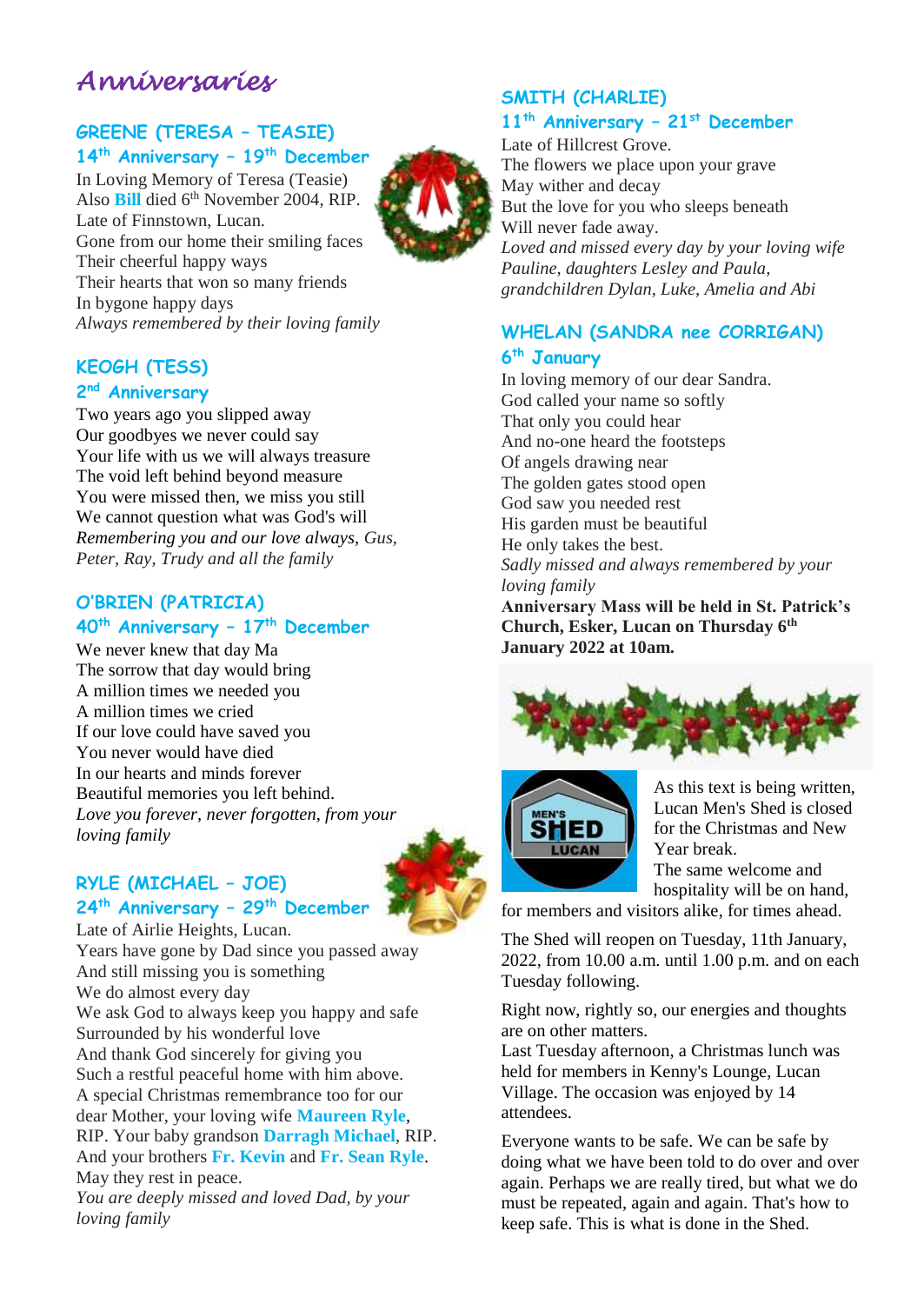## **St. Mary's Camera Soirée**

The Soirée has taken a break for Christmas and unless there is a further tightening of restrictions on account



Last week at our meeting Donal displayed his expertise in Still Life photography and Frances presented some wonderful photographs of cut turf, a sight that is gradually disappearing around Ireland.

This week for the Newsletter Conor submitted more wild life photos, Paddy was around the Royal Canal at Carton and Kay showed off the autumnal splendour of the Botanical Gardens.



of the latest variant of COVID we plan to be back in the Coffee Dock of the Parish Centre, windows and doors open, masks on and socially distanced, on Friday 7<sup>th</sup> January 2022 when we will be working flat out preparing the photographs for our "on-line" exhibition on the Parish Website at the end of January. Each member of the group will be able to submit three photographs for inclusion in the exhibition. This will be the group's 9<sup>th</sup> annual exhibition. The establishment of the group was an initiative of Deirdre, our Parish Secretary back in 2012 that has proved extraordinarily successful. How time flies!



*All that remains for me is to wish you all a peaceful and safe Christmas and express the hope for a more normal 2022*. *Stay safe!* 

Tis the season to be jolly, You saved up hard, Now spend the lolly. Go to the shops, Buy the jolly. Go to the church, Kneel at the crib, It's decked with holly. Thank the Lord, For all your blessings,

## **Christmas Folly**

And Little Molly.



All the streets, Are thronged by golly. We've not enough hands, We need a trolley, To hold on to what we've got. There's much much more to come

Got to get another trolley. O God above, Your Christmas time, Sure makes us jolly. We spend on bling, We dance and sing, Make the rafters ring, O forgive us all our follies.

*By Stephen Byrne*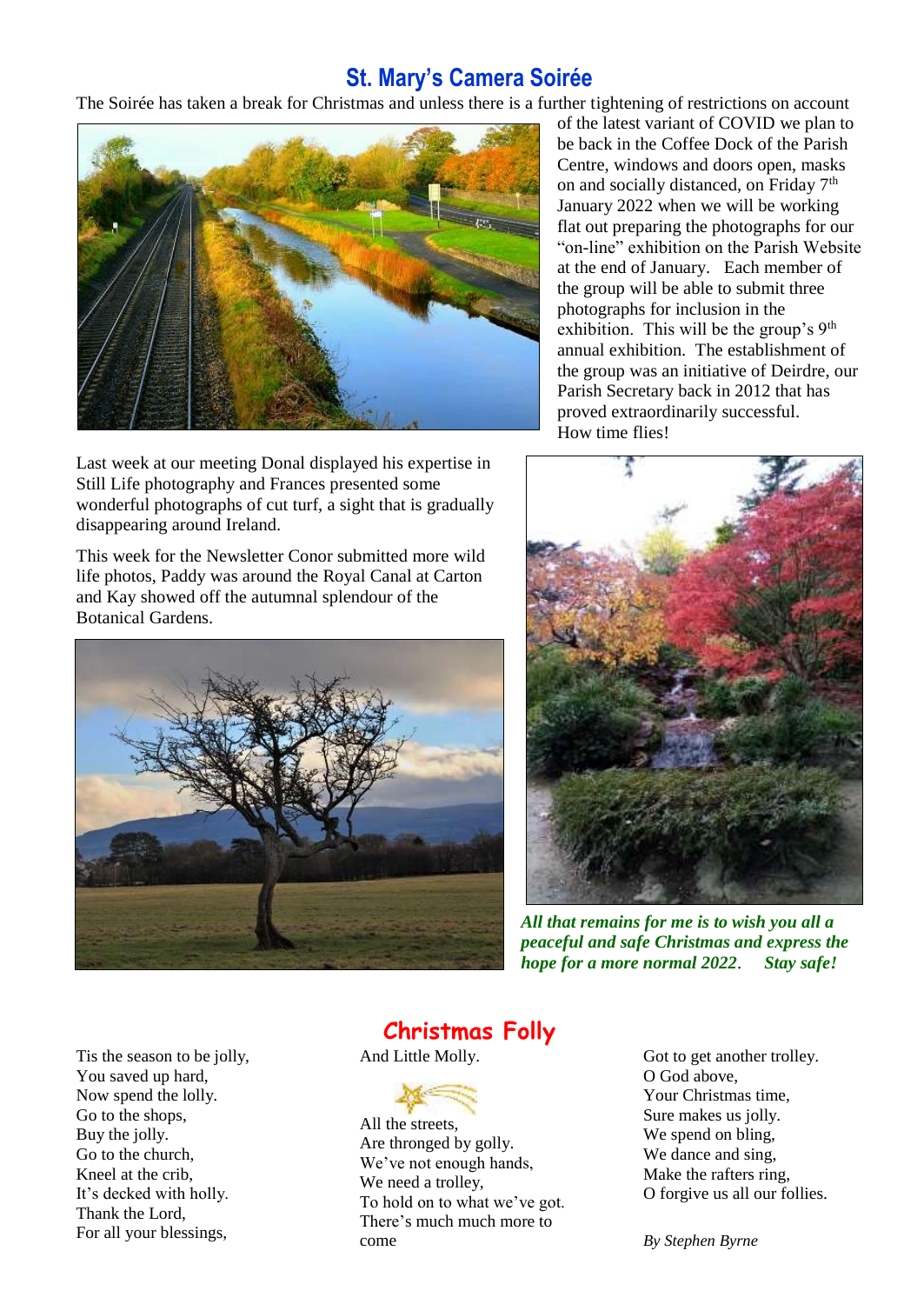

## **Lucan Community College**

**Amy Represents Ireland Again!** Well done to Amy Wade for representing Team Ireland in the ITF European Championships in Taekwondo in Spain recently. She narrowly lost to an older and more experienced girl but it was an amazing experience for her to represent Ireland (Amy was the youngest member on the team). Amy is the current national champion and she is looking forward to representing Ireland again in the coming months.

#### **Kenwood Young Baker Success!**

Congratulations to our exceptionally talented 6th year student, Andreea Vasiloi, who placed third in the senior category of the Kenwood Young Baker Competition. Her Vanilla Raspberry creation is definitely a showstopper. The prize for third place is a Kenwood Chefette and a Kenwood Goodie Kit. Well done Andreea! Thanks to teachers Ms. Walsh, Ms. Feeney and Ms. Hackett.



#### **St. Vincent de Paul Secret Bag Fundraiser:**

This December marks 36 years of you, the Lucan Community College families, students and staff supporting the local St. Vincent de Paul Society. Fundraising for the local society has been hugely impacted by Covid-19 restrictions so it has never been more important to keep up the tradition of supporting St. Vincent de Paul here in the local community.

On Thursday 16th of December, we are having our annual Christmas 'Secret Bag' collection for the local St. Vincent de Paul society, St. Patrick's Lucan. Please give as generously as possible. Most importantly, if you are a family in need the services of St. Vincent de Paul are available to you. Please contact your local office. Thanks to teachers Ms. Mulhern and Ms. Walsh.

**Drop Everything And Read:** The much anticipated Reading Week has arrived! Each day students have some DEAR (Drop Everything And Read) time! Students are also taking part in bookmark and poster competitions throughout the

week. Watch out for the results! Thanks to all in the English department for reminding us that it is not about "having" the time to read but rather it is about "making" the time to read! Thanks to student Ruby Crocker Dunne and teacher Ms. Hickey who have compiled a Recommended Reading List for us. This will surely provide much wanted inspiration for students to read during Reading Week and maybe even put one or two on their Christmas lists! You can find the list here.

Students can join the library and use a dropbox to borrow books here.

#### **Students Make an Art of Christmas**

**Decorating!** Well done to our Third Year and Transition Year Art students who are getting the festive spirit going with their beautiful felt Christmas tree decorations. A big well done especially to Kirsten Rowan who has well and truly given us a master class in this beautiful art form! Thanks to teacher Ms. McKeever.

**Transition Year Leisure Pursuits:** A huge congratulations to Lucan CC's Transition Year Leisure Pursuits class on completing their selfdefence course this term. The students were

> excellent throughout the programme, acquiring new skills and developing in selfconfidence. With thanks to Liam, our self defence expert for delivering the course to our students. It was enjoyed by all. Well done Transition Year students, you have been so great to work with. Thanks also to teacher Ms. Geraghty.

**Green Schools Committee Gets Early Christmas Present!** The Lucan CC Green Schools committee contacted Seed Bomb Ireland and received a generous gift in the form of seed bombs and two oakling trees that are two years mature. You will hear about the plans for these in the near future!



**International Human Rights Day:** Last Friday 10th December, Lucan CC students celebrated International Human Rights Day! The Amnesty Team organised some activities for the 1st Year CSPE classes. Big thanks to Ms. McCarthy and the Amnesty Team for organising these events.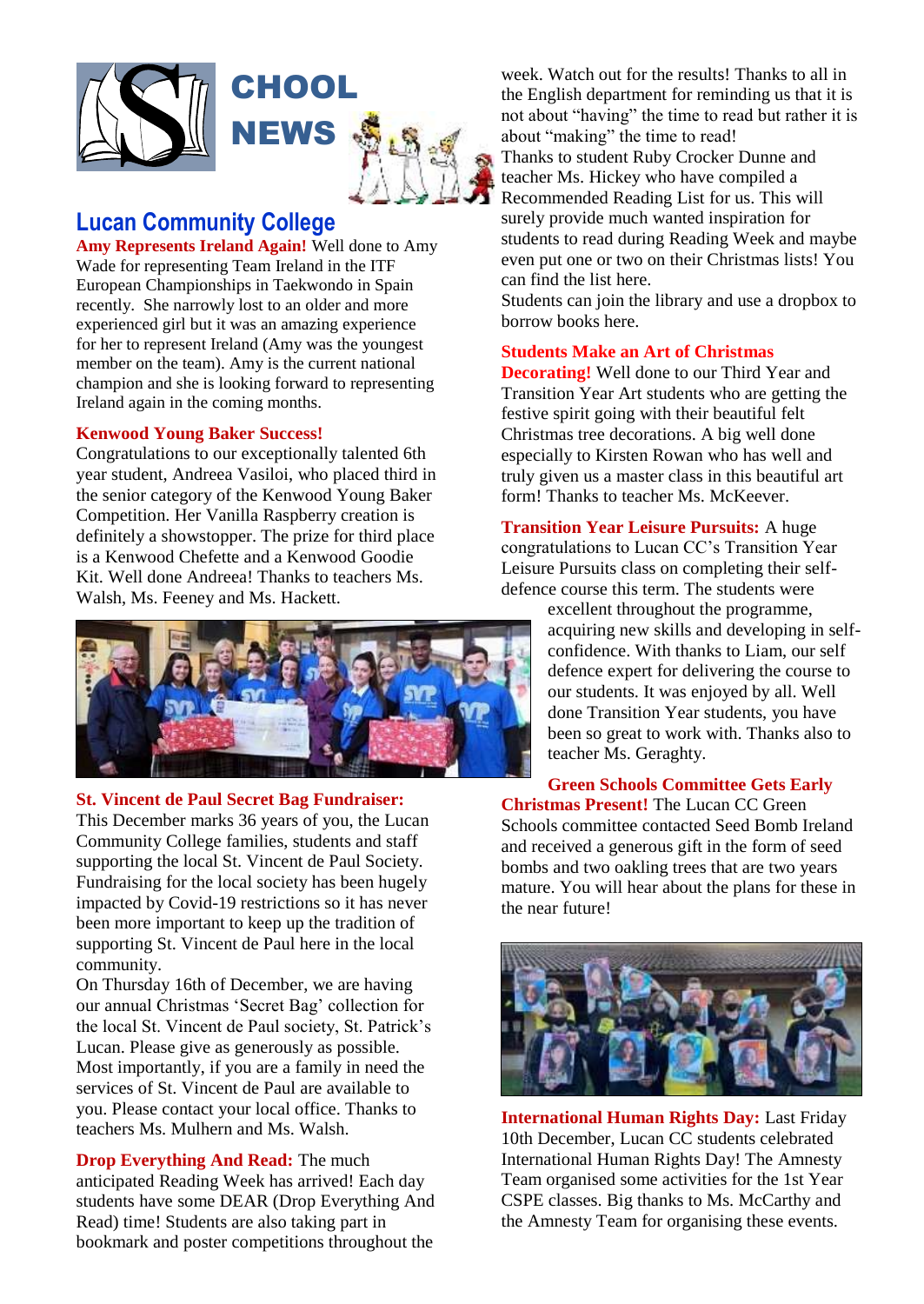# **Coláiste Phádraig CBS**

Awards: Well done to 5<sup>th</sup> yr Matthew Barnes who won the Mark O' Neill Student of the Month Award for November in recognition of his very pleasant manner, enthusiasm, diligence and co-operation in all of his classes. Matthew treats everyone with the utmost respect at all times and he is wonderful ambassador for the school.

Congratulations to 1<sup>st</sup> yr **Seán Connell** who won the Sports Star of the Month Award. Seán was voted the player of the tournament in the recent 1<sup>st</sup> yr soccer fundraising event after a series of extremely impressive displays for his team.

Comhghairdeas freisin le Tasleem Ahmad ón séú bliain e a bhuaigh an gradam Gaeilgeoir na Míosa do mhí na Samhna mar gheall ar an sár-iarracht a dhéanann sé an Ghaeilge a labhairt ach go háirithe agus an sár-obair atá déanta aige sa rang Gaeilge. The three winners each received a 20euro voucher as well as a framed certificate to recognise their achievements.

Well done also to the class tutor student of the month winners who each received a 5euro vouchers for the school canteen.

**Food collection:** The Christmas food collection was a great success and there was enough food brought in for at least ten large hampers. The food was delivered to the Lucan/Leixlip Lions Club Ireland this week by Ms. Casey and they already have families lined up to receive the hampers in the coming days. Ms. Casey would like to thank all those that contributed, especially the  $1<sup>st</sup>$  yr students who responded so generously to the appeal while we would like to thank Ms. Casey for organising, promoting and co-ordinating the collection. Mar a deir an seanfhocal "*Ní neart go cur le chéile*". (Unity is strength)

**Fundraising:** Calum Conway presented the proceeds from the 1<sup>st</sup> yr soccer tournament to Kieran McBride, President of the local conference of St. Vincent De Paul, on Tuesday. In total 250euro was raised thanks to the efforts of Calum and the Transition Year students so well done to all involved.

A Christmas Jumper Day was held in the school on Tuesday 14th December to raise funds for Pieta House. In total 1,225e was raised by the students and staff, which was a fantastic effort all round. A cheque for this amount will be presented to Pieta House at a later date.

**Jumper Day**: The Christmas Jumper event certainly raised everyone's spirits and there was a very festive atmosphere in the school throughout the day. Our  $1<sup>st</sup>$ yr students had decorated their base classrooms for Christmas the previous week. The classes became quite competitive with each other and the spectacular laser lights, tinsel, Christmas trees,

baubles, garlands, frosty Santas and snowmen, reindeers and wreaths definitely lifted everyone's mood and further added to the festive atmosphere. As a reward for their compliance with the Covid related health and safety regulations, the principal Mr. Brady arranged for *The Rolling Donut* to visit the school throughout Christmas Jumper Day. Students and staff all got to savour their favourite tasty donut from chocolate and strawberry frosted donuts, to jelly or cream filled, pink iced to blueberry glazed, cinnamon sugar to traditional jam filled so there was a donut to suit all palates! They certainly went down a treat!

The day also saw Marie Melia catch up with her friends and colleagues in the socially distanced staff for tea and donuts. Marie is officially retired now having spent 27 years working in the school kitchen and shop and she was a beloved member of staff thanks to her kindness, generosity and helpfulness. A function will be held for Marie whenever it is safe to do so in the near future.

**Soccer:** The 1<sup>st</sup> yr soccer trials ended recently with  $601<sup>st</sup>$  yrs having attended over a period of 4 weeks. The final panel selection was extremely difficult as a result. There were so many talented players that a provisional panel of 32 was named and the panel have now had three intensive training sessions together in preparation for their Dublin League campaign in January.

**Exam news:** Our  $1<sup>st</sup>$ ,  $2<sup>nd</sup>$ , TY and  $5<sup>th</sup>$  yr students began their Christmas exams on Wednesday. Our 3rd and 6th yr students will attend Block Classes for the duration of the Christmas exams. They will attend a block of 2hr class sessions for each subject with short movement and fresh air breaks in between. School finishes up for all on Wednesday 22<sup>nd</sup> December.



**Christmas wishes**: The staff and management of Coláiste Phádraig would like to wish a very Merry Christmas and a Happy New Year to all the staff and readers of the Lucan Newsletter. Nollaig Shona agus Athbliain faoi mhaise daoibh go léir.

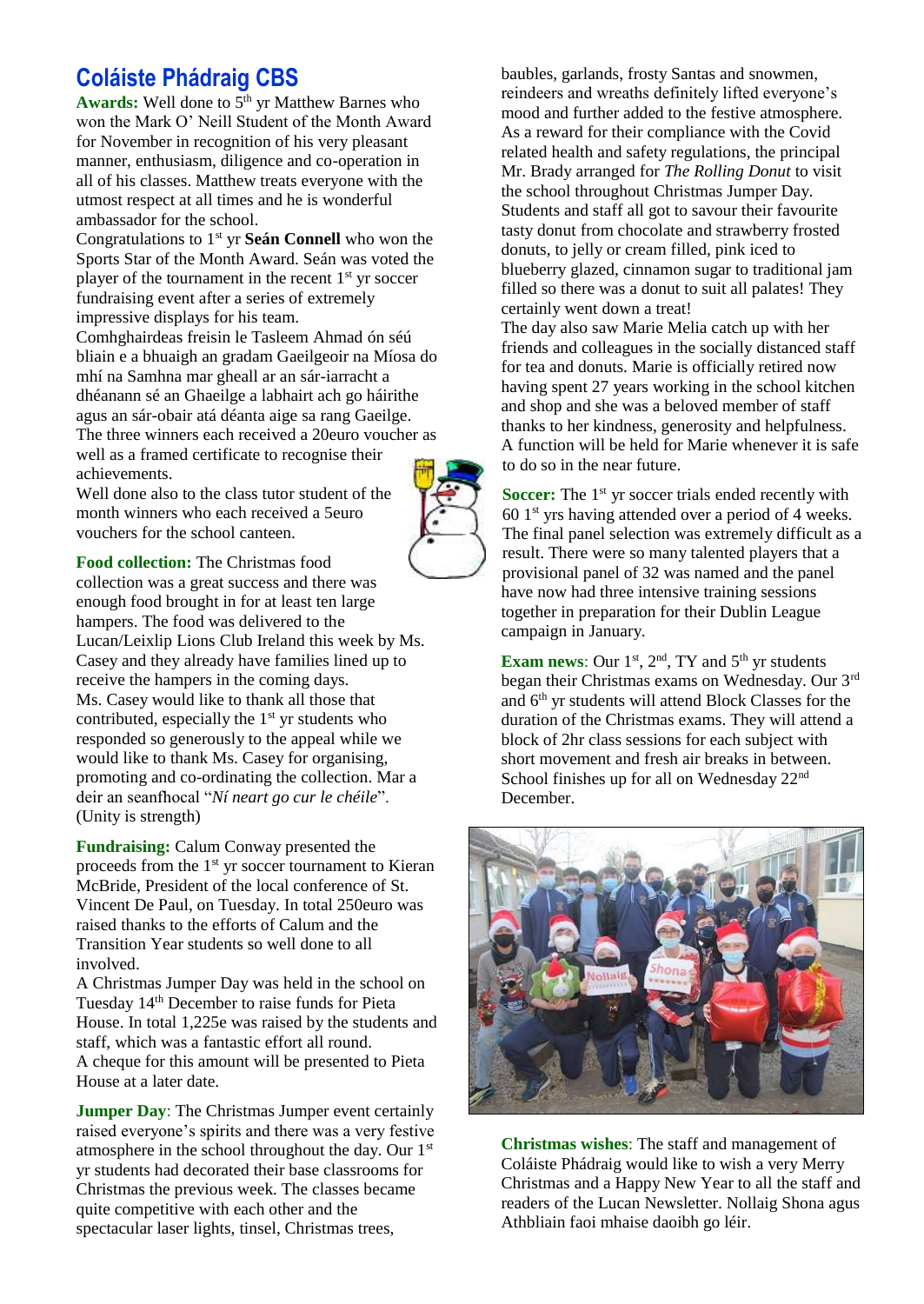# **St. Joseph's College**

**Christmas Spirit:** Ms. Finlay's 5th and 6th year religion classes have been very creative over the last few days creating personalised Christmas cards. The groups write a personal seasons greeting inside each card and these cards will be delivered to local nursing homes in the area just in time for Christmas. Well done to these groups on this lovely idea I am sure that they will be much appreciated by their recipients.

**Charity Work:** There have been a number of Charity Fundraisers held in the school for very worthy causes over the last few weeks. Ms.Keena has been selling boxes of Charity Christmas Cards, for a local animal charity that she volunteers with called Clondalkin Animal Aid, this charity takes in stray/injured/abandoned cats & dogs around the Clondalkin, Lucan and other neighbouring areas in order to rehome them. Due to Covid they have had very little opportunity to fundraise and all proceeds from these Christmas cards go straight back into the charity to cover vet's bills, kennel costs, animal food etc. Ms.Keena has collected over  $\epsilon$ 250 currently from the staff and is extremely grateful for all the donations. Ms. Kearney has been fundraising also with a lovely hamper up for grabs with the proceeds going to The Capuchin Day Centre which provides food and meals for the numerous homeless people in the Dublin City Centre Area. This raffle which was open

to students and staff will take place on Friday. We thank the teachers for their effort in organising these fundraising events for two very worthy causes.

**Joeys Tidy Towns:** We are delighted to have our 2022 Calendars on sale! All proceeds will go to St. Vincent De Paul & are on sale from the school and Centra, Lucan for €10.00! Our Tidy Towns students have created these calendars from their photos while out on duty! Please support if possible. Contact the school to order a calendar on stjosephslucan@gmail.com or 01-6281160. Choice of two calendars available! Images of our two calendars can be found on our website under the news section.

**Wellbeing trip:** On Tuesday we had a Wellbeing trip for two groups of students in the school, these groups were 2A4 and 5A5. They enjoyed a great outing to Go Quest followed by a trip to Liffey Valley for a little bit of Christmas shopping. This trip was as a reward for their outstanding positive credits from Term One, well done to both groups involved and to Ms. Lynn all her work on the positive credits initiative. A big thank you to the teachers who accompanied them on the trip.

**Transition Year:** A Wonderful coffee aroma wafted its way along the corridor today, courtesy of Dublin Barista School. Dublin Barista School held coffee making workshop on Thursday in school, this

workshop was facilitated by Marco & Thomasz. These gentlemen busily demonstrated to students how to make their own coffee before it was the students turn to become Baristas. The Students were delighted with the educational experience which is also an excellent skill that they can add to their CV. There were many grateful Teachers awaiting samples of the student's work which gave them a pep in their step prior to their online 3rd year parent teacher meetings.



Donal Walsh, the Kerry teenager who touched so many lives when he came to prominence through his writings and subsequent appearance on RTE Brendan O'Connor's 'The Saturday Night Show'. Donal who fund raised tirelessly while battling Cancer has now had the Donal Walsh #Livelife Foundation set up by his family primarily in order to promote his anti-suicide #Livelife message. His parents Elma and Fionnbar visit schools and other venues to help promote his message. The foundation will also assist in his other causes of providing age appropriate teenage facilities in hospital and hospice care centres. On Friday morning our Transition Year students had an inspirational talk via zoom from Elma. They got the opportunity to have a questions and answers session with Elma at the end of the session. After being inspired by the talk students began to brainstorm ideas for a fundraiser that they will hold later in the year for the #Livelife Foundation.

Ms. Careys transition year class were busy this week making Christmas wreaths in their religion class. The group had a huge amount of fun while they were making the wreaths in class and they took them home to proudly display them on their front doors. All the images of the wreaths can be seen on the school website under the news section.

**School Website:** [https://stjosephslucan.com](https://stjosephslucan.com/) **Follow us on Twitter:** @STJosephs3

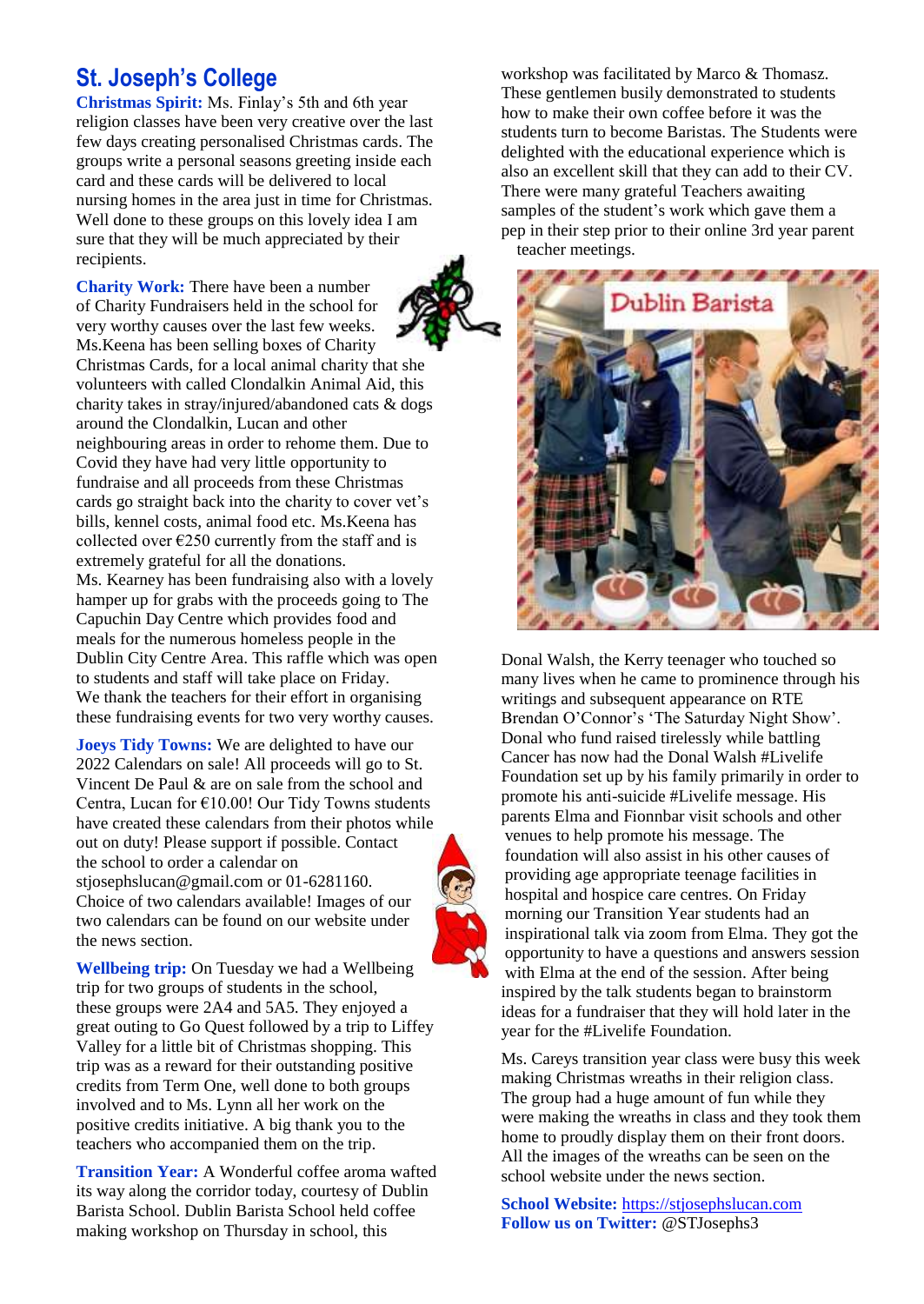## **Festive Nagarmail**

Warm greetings one and all, wherever you may be. As Christmas 2021 beckons, we reflect on the almost two years of life affected by the Covid pandemic and how it has jolted the lives of each and every person. For a time during 2020, the world was closed to daily life, nothing happened, we all shared the unwanted spoils of indefinite lockdowns.

Nepal has been no different in this respect. During 2020, we endured lockdowns, partial openings, 2nd and 3rd waves, a real rollercoaster ride of emotions and having to deal with the restrictions. The school year ended two months later than usual, school and college exams were affected, hundreds of thousands of students were denied any education at all due to lack of internet access in rural areas.

Nagarhope Basic School (NBS) started running classes in July of 2021, three months delayed due to the delays of 2020, and we are delighted to report that classes have kept going since then, sometimes on a half day basis, but mostly full days. At present, NBS has 130 children in attendance and 14 staff, 5 of them now paid by the local municipality. We have a new principal in Udhab Parajuli, a teacher with 25 years experience.

The local municipality provided us with a grant to  $\frac{3}{2}$ build a new toilet block this year, separate urinals for boys and girls, complete with water tanks and septic tank. Also, Red Cross provided our school with clean drinking water and hand washing facilities during a project that supplied clean uninterrupted drinking water to each and every household in the surrounding areas, 150 houses in total. Thanks to the workers for both of these projects for giving their all.

We also constructed 2 new classrooms early 2021 to cater for the growing number of classes and students. These 2 large classrooms cater for our Pre-Primary level and have eased the pressure on Nagarhope to finally fulfil a dream to construct an earthquake-proof concrete structure to take us into the future. Plans are afoot, a full design has been drawn up, land has been measured. Over the next 18 months to 2 years, we will require a lot of extra funding to initially start this venture. We are in talks with the local municipality regarding funding and they have told us that they may provide 40 % of the total cost of the project.

Since October / November 2020, the local municipality has been providing 15 Rupees per day per child for a midday meal at our school. This has only applied when the school is open full time and running classes all day. It has been stop start but is fully up and running now again this year. It makes such a massive difference that our students are getting hot and healthy meals, many students leave at 8am and do not get home until 6pm due to the distance to the school itself.

In July / August 2021, our staff, myself, Dhurba and our driver on the day received both shots of the Corona vaccine at the local health post. A small gesture it may seem, but an important first step in keeping our staff safe in order to continue running classes should any cluster of cases appear in our area. Thank God that our area has seen very few cases since the pandemic began and no staff or students have been affected to date.

Our 12th annual picnic took place on March 8th 2021, International Women's day at Surya Binayak, Ghyampe Dhanda with 70 older women. A great day for all and enjoyed by all who attended. It was comforting to bring them on a day trip after the restrictions of the previous year and the scaled down picnic the year before.

Our Nepali committee took a 3 day trip to Pokhara, the lake city in July of this year. It was a great team building exercise and happened after a hiatus of 4/5 years.

Nagarhope Nepal's work has been impeded over the last 2 years due to the pandemic. Our scholarship of school and college students in Government schools in the Nagarkot area has been affected due to school closures. We hope to catch up on these delays over the coming months and have been in touch with the schools and colleges in question with regard to providing uniforms, books and bags. To be honest, with Nagarhope Basic School growing in size and stature over the years, the vast majority of resources and spending have been directed to its upkeep and running. This was always going to happen as we grew but is a testament to the success of our flagship project.

Sponsoring a child in another school takes so little work, as in we sign a contract and pay the school, everything else is up to the student, family and school in question. Whereas with our own school, every single individual child is our responsibility, ours to mould and shape for the future, each problem becomes our problem, every step taken, we take it with them.

On Friday 24th December, we are having a small Christmas party in Nagarhope Basic School. As ever, Dhurba will don the Santa Claus costume and we hope to give each of our 130 students a small gift. Anyone who would like to donate a small amount for this cause please contact myself or Niamh to do so[: docclandillon23@gmail.com](mailto:docclandillon23@gmail.com) or [niamhclandillon@hotmail.com](mailto:niamhclandillon@hotmail.com) or 0870666891

A very merry, safe and happy Christmas and New Year to one and all, at home, abroad, wherever you all may be. Let's hope the new normal will treat us all well and fairly as the present bids farewell to the past and embraces the future.

*Dum Spiro Spero, Mise le Meas Fachtna 'Doc' Clandillon*

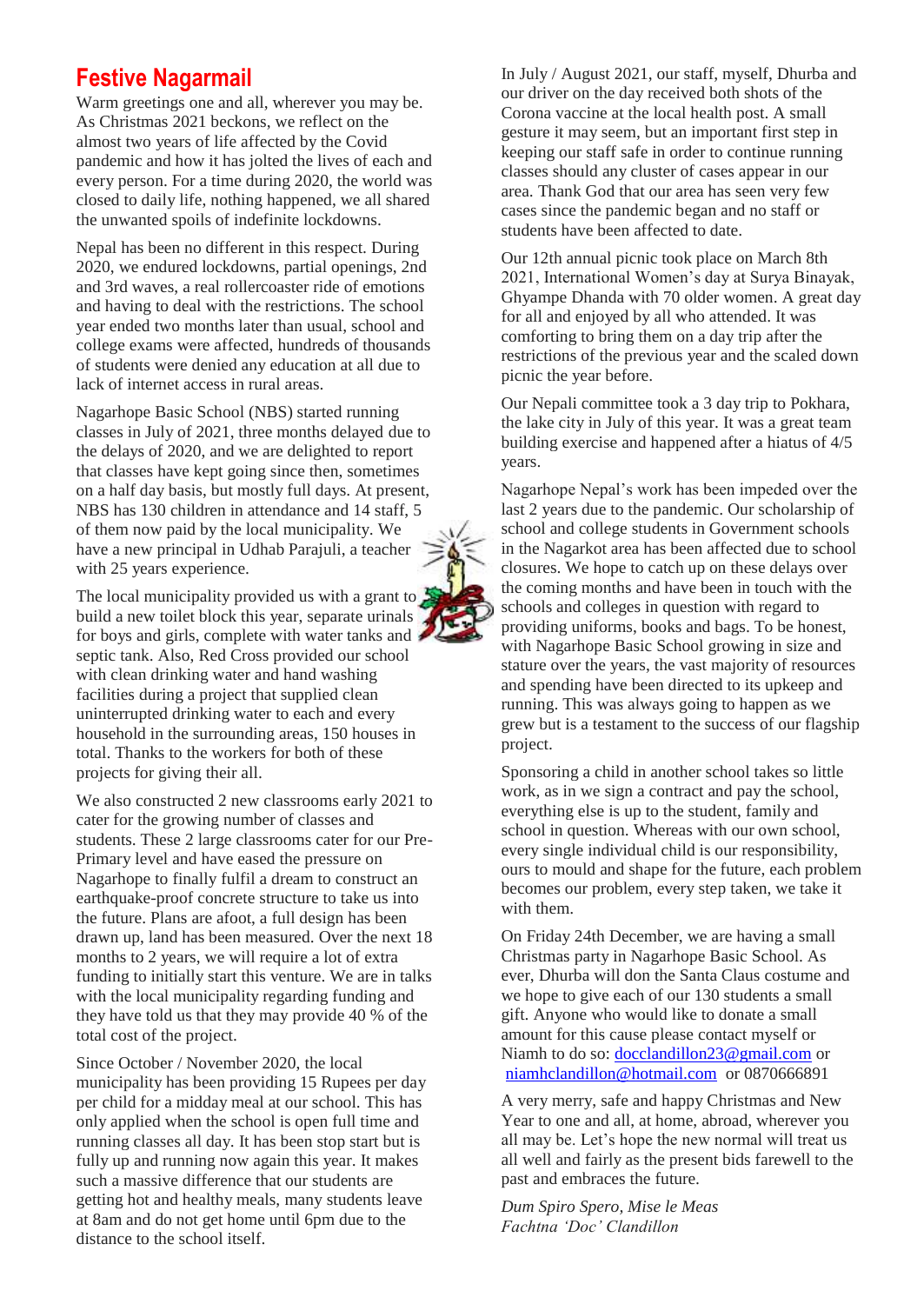# **Palmerstown Camera Club**

It's beginning to look a lot like Christmas as Palmerstown Camera Club hosted its annual Mince Pie night on Wed just gone. It was a quiz

hosted by Susan Carney one of our members and allaround it was a great evening and just a bit of fun.



We have an exciting line-up of speakers for the New Year online at present.

And we have our judging evening on the 5th of Jan for our Weather competition. Then on the 12th of Jan, we have a talk by Mark from Shutter Ireland an awarding winning wildlife photographer.



A few weeks back Old School Bikers & Bikers of Eire brought Santa through many towns along a route including Celbridge, Newcastle, Rathcoole, Maynooth, Leixlip and Lucan. Bringing smiles to many kids faces and also boosting the spirits of the residents in

Marymount Nursing Home & Stewarts. One of our photographers Lorraine Kelly was on hand to catch an image of the Man himself.

#### *Wishing all a Happy Christmas and a Peaceful & Healthy 2022 from all at Palmerstown Camera Club.*

People interested in joining the club or even attending one or two meetings free of charge to see how their photography could benefit from being a member can do so by contacting [secpcc@gmail.com](mailto:secpcc@gmail.com)

# **St. Mary's Bridge Club**

The President and Committee of St. Mary's Bridge Club would like to wish all our members a very happy and healthy Christmas and New Year.





## **CHRISTMAS FESTIVITIES IN LUCAN IN**

**TIMES GONE BY** *Elaine Hurley, Sol Committee* If you have free time over the Christmas break, you might enjoy reading about some of the seasonal festivities from years gone by in Lucan. The Dúchas Schools' Collection contains social history and folklore documented in the 1930s.

#### [Lucan \(B.\) | The Schools' Collection | dúchas.ie](https://www.duchas.ie/en/cbes/4428214/4386494)  [\(duchas.ie\)](https://www.duchas.ie/en/cbes/4428214/4386494)

This link includes festive examples, like this description of the preparations before Christmas day by 13-year-old Joseph Mahony of Grange, who wrote it in 1938.

*"Christmas comes every year on the twenty fifth of December. The shops in Dublin are very busy selling toys to the children and Christmas boxes to the people such as sweet cakes, boxes of Player's cigarettes and other presents. The real work for the boys is getting holly and ivy to prepare the house for Christmas. There are many sweet things made such as plum puddings and sweet cakes. The children enjoy stirring the pudding. People buy the makings it, such as flour breadcrumbs, milk, currants, candy peel and sugar. These are all mixed in a dish and wetted with milk, and whoever is in the house can stir the pudding and he will get what he wishes for. While I was stirring it, I was wishing to taste it, but I would not be let, because there is stout in it. It was put into a bowl and covered with greaseproof paper and put it into a big pot, to boil for seven hours. When it was boiled my Granny put it before the fire to dry and when it was dry, I got a slice of it, but I did not get any more of it till Christmas day.* 2021 [National Folklore](http://www.ucd.ie/irishfolklore/en/)  [Collection, UCD](http://www.ucd.ie/irishfolklore/en/)

#### **LAST CALL FOR PRINTS OF LUCAN ORDERS**

Paul Butler's beautiful photographic prints of Lucan make a great Christmas present, so get your orders in now! All prints are 12 x 8 and mounted (11 x 14) and are ready to be framed in standard frames. Free local delivery. There are 4 prints available, costing  $\epsilon$ 15 each. Sunset at the Weir. Under the Bridge at the Weir. St. Finian's Gate Lodge (Lucan House)

We also have SOL keyrings are  $\epsilon$ 3 each or 2 for €5, with St. Finian's, and the SOL logo on the back.

**Free local delivery.** All profits go to SOL to help with our running costs and to help run free events. Please contact us at [OldLucan@gmail.com](mailto:OldLucan@gmail.com) ASAP.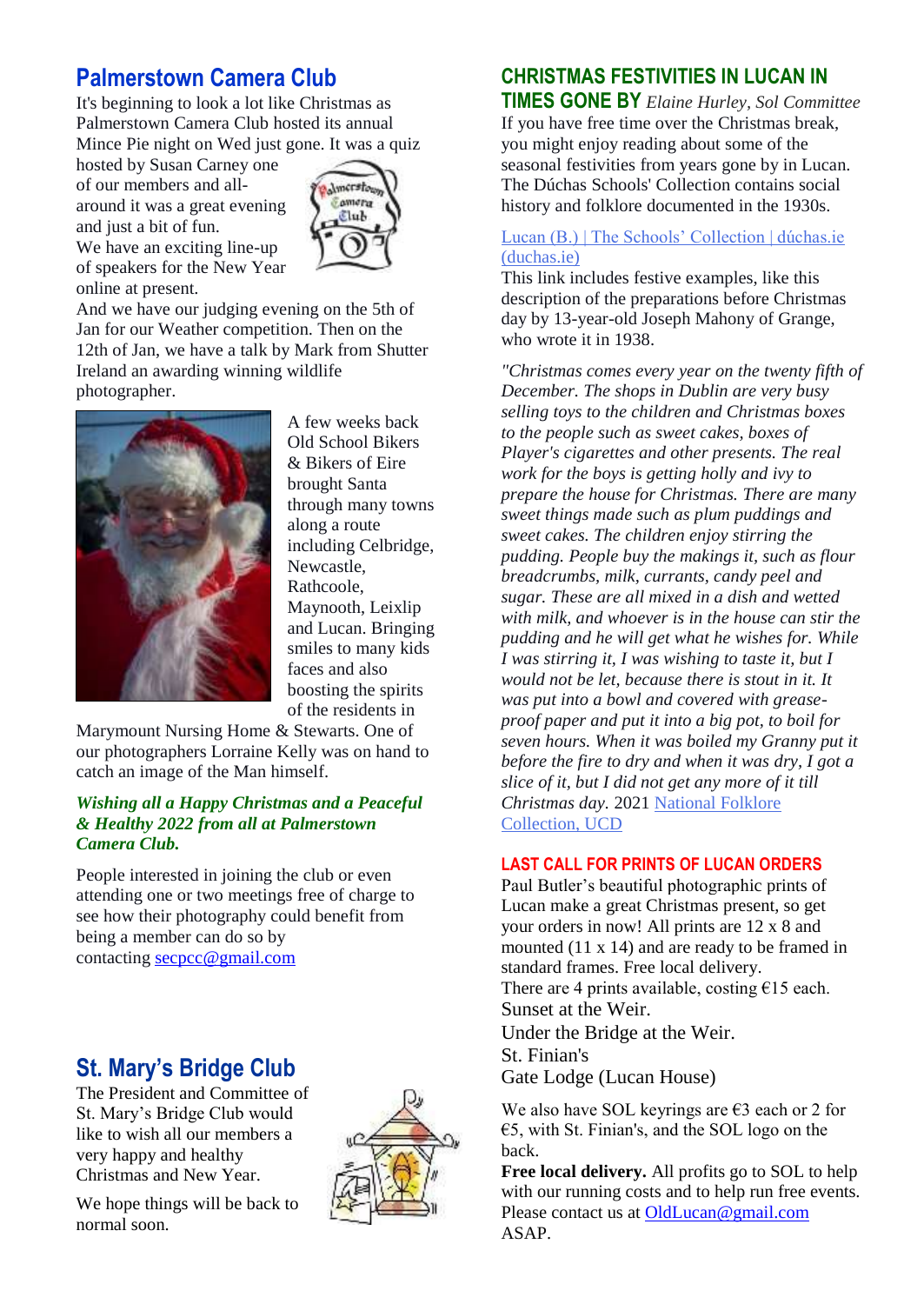## **Lucan Planning Council**

A reminder of our Public Meeting this **Saturday December 18th** re our efforts to restore the former 25 and 239 bus service. The meeting will be on the green beside the Spar Shop, Dodsboro, commencing at 11.30am. We look forward to a good turnout, including local politicians. Those attending are advised to wear masks as protection against Covid.

Concerns have been expressed about the location of the new bus stop at A.I.B. in the village. Our suggestion is to move the stop back a short distance which should improve traffic flow at this point.

We had a good response to our plan for Lucan Village traffic and hope to have further discussions with other interested parties in the coming weeks.

Finally, we wish everyone a very Happy Christmas and a Healthy and Prosperous New Year.

*Joe Byrne, Lucan Planning Council.*

#### **Emer Higgins TD – Fine Gael**

78 The Orchard, Lucan

[01 401 3416](tel:014013416) [Emer.higgins@oireachtas.ie](mailto:Emer.higgins@oireachtas.ie)

**Beannachtaí na Nollag:** 2021 has been yet another challenging year for us all. I would like to say thank you to every member of our community who made sacrifices for the common good and a special thanks to those working on the frontline to keep us safe this year.

**Huge thank you** to the Lucan Newsletter staff for keeping this brilliant publication going throughout the pandemic.

#### **Wishing all my neighbours in Lucan a very safe and healthy Christmas and a brighter 2022.**

**Useful Contacts:** Lucan Garda Station: 016667300, South Dublin County Council After Hours: 01 457 4907, Electricity Emergency (eg. power lines down): 1800 372 999, Report a Phone Outage (Eir): 1800 773 729, Gas Networks Ireland 1800 20 50 50, Irish Water 1800 278 278

**Gino Kenny TD - People Before Profit**

Phone: 085-7211574. Email: [ginokenny@oir.ie](mailto:ginokenny@oir.ie) **Happy Christmas:** I would like to take this opportunity to wish everybody Happy Christmas and a peaceful new year from People Before Profit Dublin Mid-West. It's a year that has been dominated by the public health emergency of Covid-19. The vaccine rollout has been hugely successful in regards to the uptake. There is very uncertain times ahead so hopefully we can get through this together. Keep safe and take care of one another.

# **Esker Active Retirement Association**

*Hi everyone* 

On Wednesday we had our Christmas party and it was fantastic - thoroughly enjoyed by everyone. The food was gorgeous and drinks were plentiful, and as for the deserts; cakes, buns, mince pies, Treasa's chocolate brownies and especially Joan Murphy and Mary Callopy's pavlovas, out of this world. Thanks so much for baking them ladies. Mai Quaid, our Regional Development Officer, drove all the way from Co Wicklow to attend our party and we really appreciated her taking the time to come and celebrate with us today. Our Committee, Helen, Sean, Treasa, Hilda, Rita and I, actually gel together very well. We love organising our parties and outings; we are very fond of all our members and try our best to keep everyone happy and to feel part of a big family. A lot of us are on our own so meeting up with our friends in the club is something we all look forward to each week.

It was lovely to stand back and look at all the tables, all decked out in Christmas tablecloths and wine glasses and then see the smiling faces of our members, hear the laughter and the conversations at each table, so good to be in a position to have a party again as we couldn't have any last year. Thanks to our wonderful Committee and to all of our Members, you make this club special, without all your great personalities, our club wouldn't be the same!

I think everyone in the room won a spot prize today, it was great fun. Our music was provided by Tom Gaffney who has looked after this for us for many years now and he always does a great job.

We have collected money over the last couple of weeks and we have donated it to St Vincent de Paul and to the homeless so we hope we can make Christmas special for those less fortunate than us at the moment.

*Our club is now closed until mid-January 2022*



**Have a Happy and a Holy Christmas everyone and keep safe. Till next time,**

*Marian Egan (Club Secretary) 086 1269 043*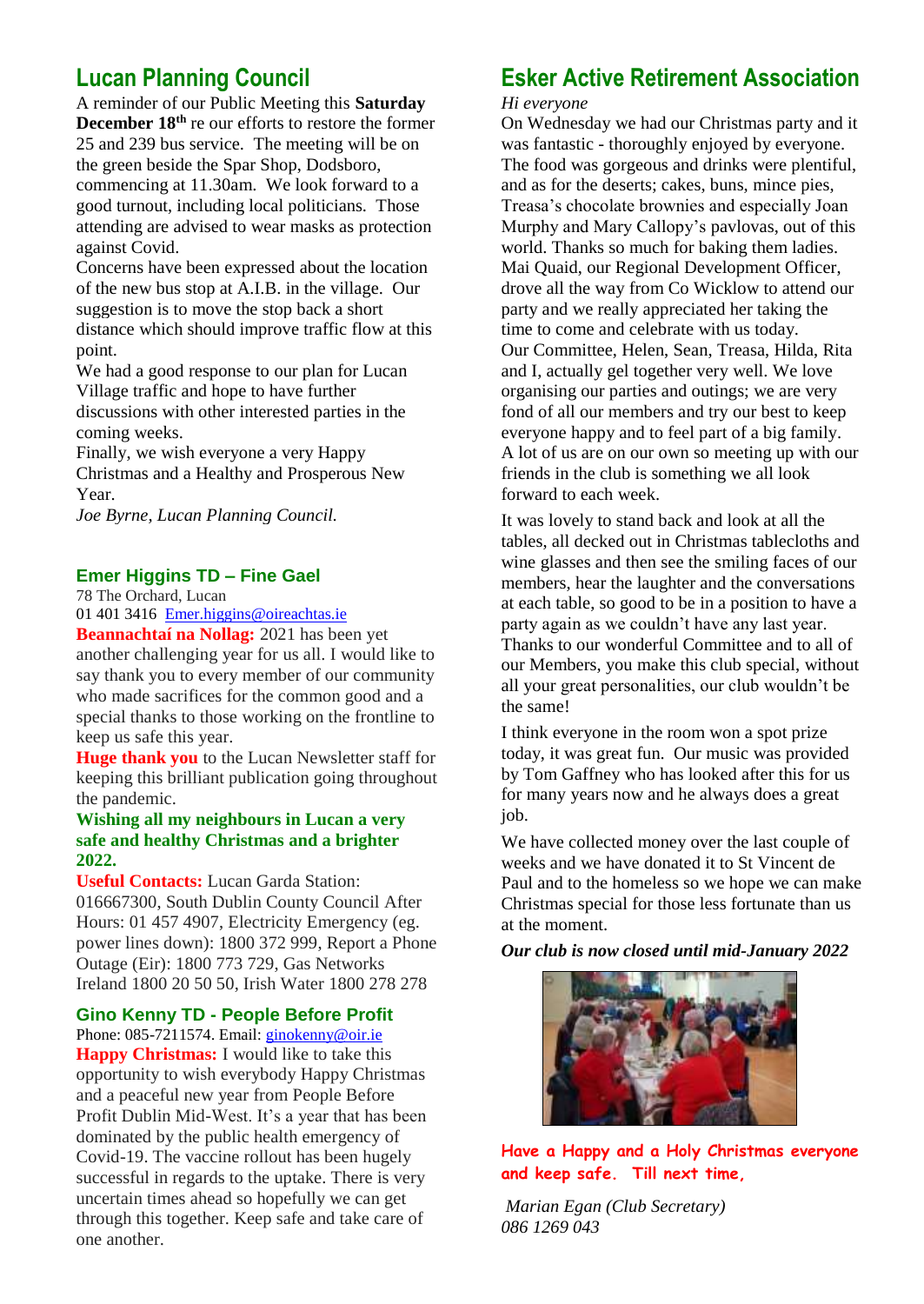

**Camogie:** A mixed weekend for Camogie. Minor A lost out albeit after extra time, while Minor B progress to a Final next weekend, Minor C also lost out. U20 Camogie thru to a Christmas week final.

**Christmas Draw**: Tickets are slow to be returned for the weekend's Christmas Draw. We would ask everyone to return tickets as soon as possible. To facilitate this we will be opening the clubhouse from 7:30pm 'til 9pm each even this week.



**New Director of Football:** David Herlihy has agreed to take up the role of Director of Football. David is a lifelong club member having played underage in both codes.He has 20 years playing adult football for the club including 12 seasons with Senior football team. David is also an All-Ireland medal winner with Dublin Junior team 2008.

**Backpack Appeal:** Collections from last weeks backpack appeal continue, donations can be dropped to the club raft from 6-8pm any evening this week.

**Ladies Football:** The Ladies football committee are delighted to announce the appointment of Niall Daly to the position of Intermediate LF manager.

Niall has coached club juvenile teams in both camogie and boys football in Lucan and been involved in various Dublin camogie roles from juvenile to adult. We like to wish Niall and his management team every success.



#### **The LDCU Academy**

has taken a break for Christmas but will resume in the New Year.

**12th Lock Café** is open from 6pm-8pm weekdays and Saturday 9am-2pm when training is taking place.



**The Club Shop** is open Thursdays 7-9pm and Saturdays 10am to 1pm.

## *LATÓ NA SÁIRSÉALAIGH LEAMHCÁIN* **Lucan Sarsfields Club Lotto**

*Ní raibh aon buaiteoir phota óir de €3,000 sa chrannchur a tharla ar an Déardaoin,* Last week's  $\epsilon$ 3,000 club lotto draw had no winner. The numbers were 3, 7, 10 and 26.

The five lucky dip winners were*, Buaiteoirí tobair an áidh a fhaigheann €30 an duine ná:* Olive Benson, Claire Joyce, Michael Tracy, Aileen Ennis, and Michelle Collins.

Next week's draw will be for a prize of  $\epsilon$ 3,400 and is sponsored by REA McDonald. *Beidh sé beo ón Na Sárséalaigh Leamhcáin, an leathanach Facebook. Déan cinnte go bhfuil d*'*iontráil curtha isteach agaibh roimh 6 i.n. oíche an chrannchuir, chun í a chur san áireamh sa chrannchur na seachtaine sin.*

The draw will be held on Thursday 16th



December, at 8pm, and live streamed from Lucan Sarsfields Clubhouse, on our Facebook page. Make sure your entry is submitted before 6pm on the evening of the draw to be included in that week's draw.

*Is féidir libh ticéadaí a cheannacht ar líne leis an nasc seo:*

Tickets can be purchased online at the following link: [http://bit.ly/LucanSarsfieldsClubLotto,](http://bit.ly/LucanSarsfieldsClubLotto)

*Go raibh míle maith agaibh as ucht tacú le Na Sárséalaigh Leamhcáin.*

**Thank You for supporting Lucan Sarsfields GAA Club.**